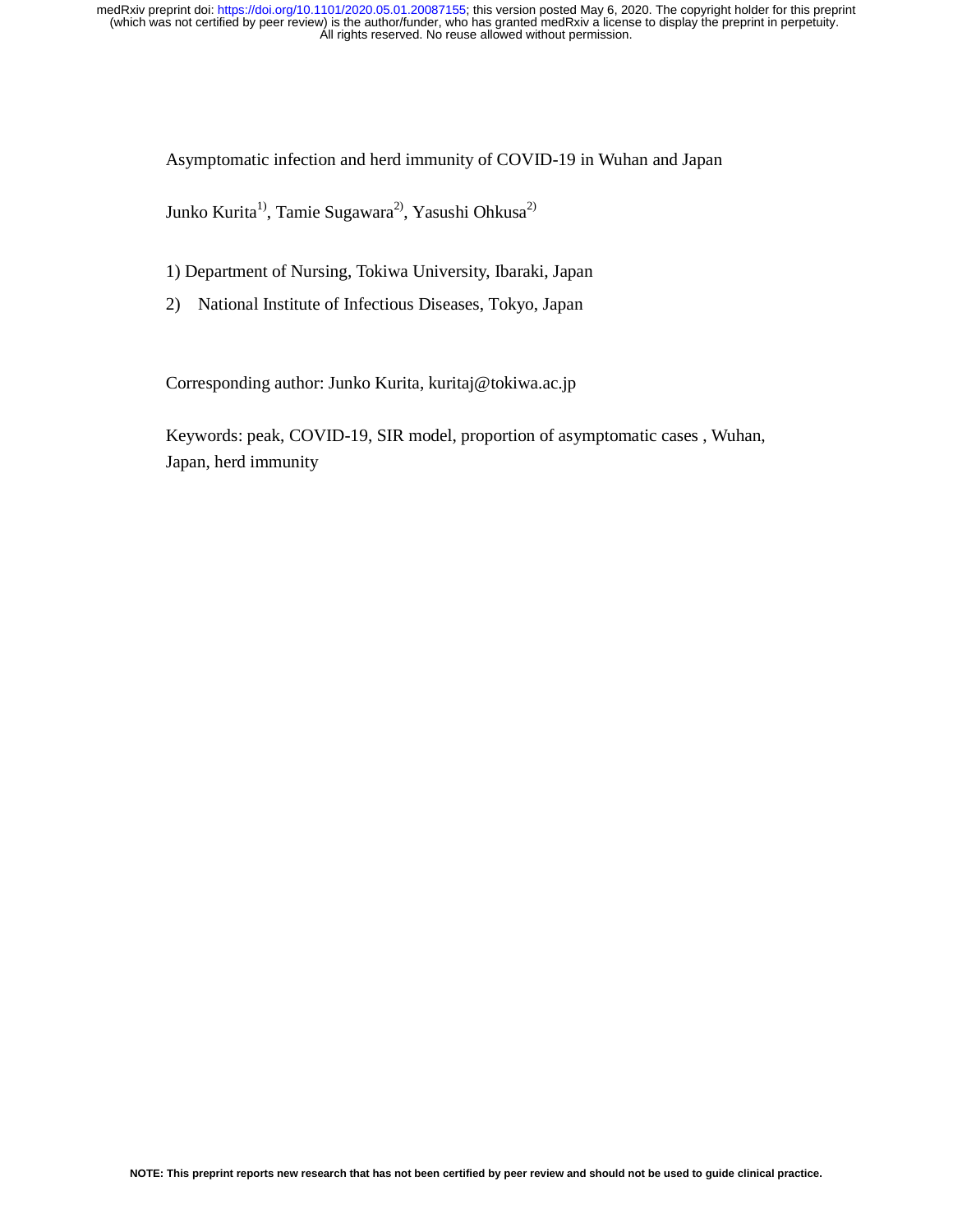### Abstract

Background: The COVID-19 outbreak has shown two inconsistent phenomena: its reproduction number is almost two; and it shows earlier and lower peaks for new cases and the total number of patients. Object: To resolve this inconsistency, we constructed a mathematical model to explain these phenomena.

Method: To outbreak data from Wuhan, China and Japan, we applied a susceptible–infected–recovery model with the proportion of asymptomatic patients among infected people (*q*) as a key parameter for estimation, along with the basic reproduction number  $(R_0)$ .

Results: The first outbreak peak was recorded in Japan on April 3 for those infected on March 29. Their  $R_0$  and *q* were estimated respectively as 3.19 and 99.32% in Wuhan. In Japan, these were estimated around the peak as 2.96 and 99.99%.

Discussion and Conclusion: By introducing a very high proportion of asymptomatic cases, the two inconsistent phenomena might be resolved. Especially in Japan, the asymptomatic cases were 60 times higher than those of China.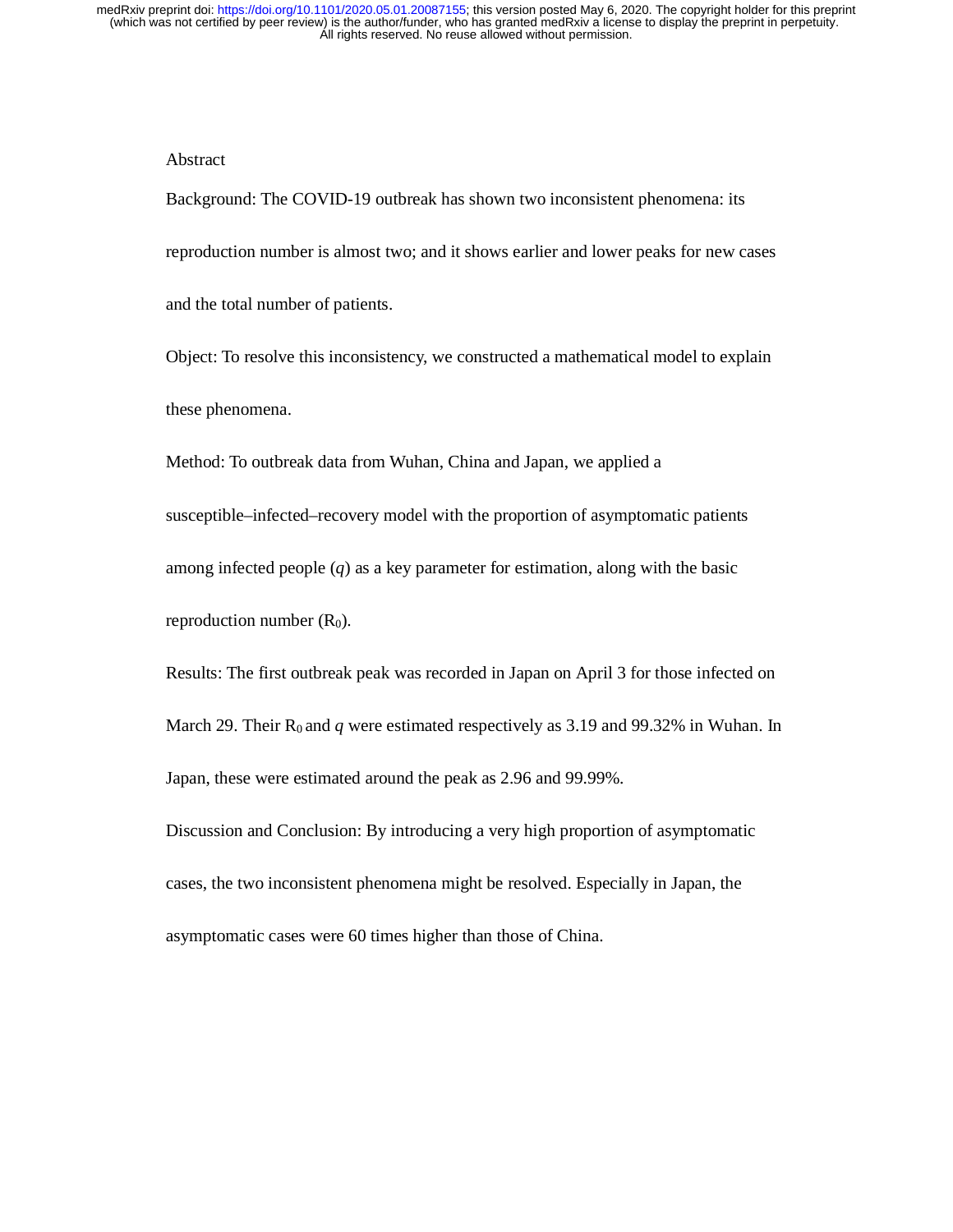### Introduction

The COVID-19 outbreak emerged in Wuhan, China on December 1 [1]. Approximately 50,000 cases in all were reported by March 6 [2]. The initial case of COVID-19 in Japan was a patient who showed symptoms when returning from Wuhan, China on January 3, 2020. As of April 26, 2020, the Ministry of Labour, Health and Welfare (MLHW) in Japan announced that there were 7,741 cases in Japan, including asymptomatic but infected people, but excluding those infected on a large cruise ship: the Diamond Princess [3]. In fact, the peak in Wuhan occurred on February 12. In Japan, the first peak was observed at the end of March. Subsequently, despite a declining epidemic curve, the government declared a state of emergency in Japan on April 7.

The COVID-19 outbreaks have two associated and inconsistent phenomena: their respective reproduction numbers are almost two; and outbreaks show earlier and lower peaks of new cases and the total number of patients. That reproduction number of two indicates that the peak will be reached when half of the population is infected. However, the total number of patients in Wuhan up to the peak was around 48,000. In Japan, the peak was reached after approximately 7000 cases. A similar phenomenon was confirmed in South Korea. How can one reconcile these two inconsistent characteristics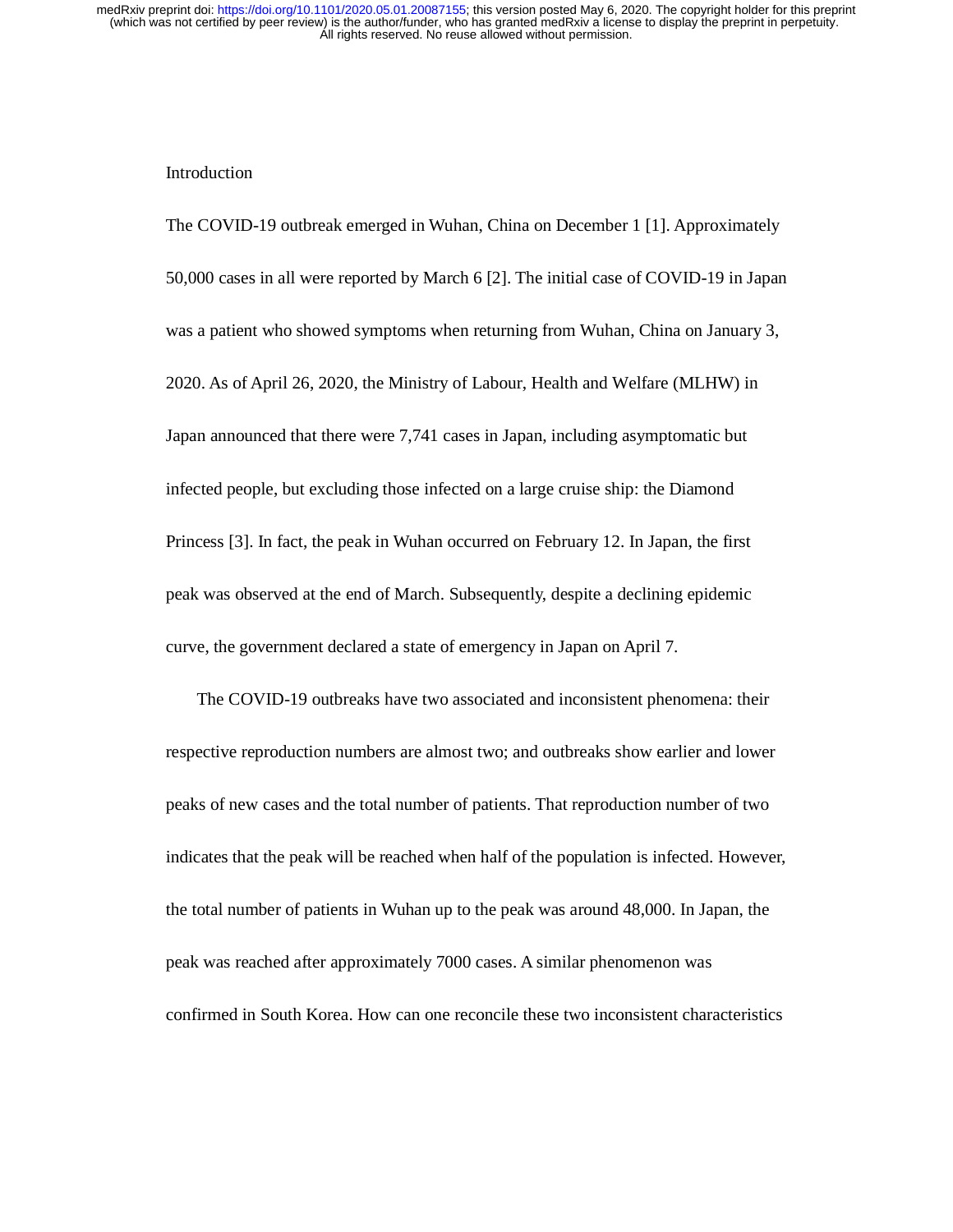of the COVID-19 outbreak? To explain the two phenomena and resolve the difficulty, we constructed a mathematical model.

### **Methods**

We applied a simple susceptible–infected–recovery (SIR) model [4–6] to the epidemic curve of Wuhan, with 11 million population, and Japan, with 120 million populations. We assume an incubation period that conforms to the empirical distribution in Japan.

The proportion of asymptomatic people among those infected (*q*) is a crucially important parameter for estimation in the model, as is the basic reproduction number  $(R<sub>0</sub>)$ . For simplicity, we assumed equal infectiousness among asymptomatic cases as symptomatic cases [7].

Data used for Wuhan were the numbers of symptomatic patients from January 20 through March 5 published by Hubin [2]. For Japan, we used the number of symptomatic patients reported by the Ministry of Labour, Health and Welfare (MLHW) for January 14 – April 24, published [3] on April 26. We excluded some patients from data in Japan: those presumed to be persons infected abroad or infected as passengers on the Diamond Princess. Those patients were presumed not to represent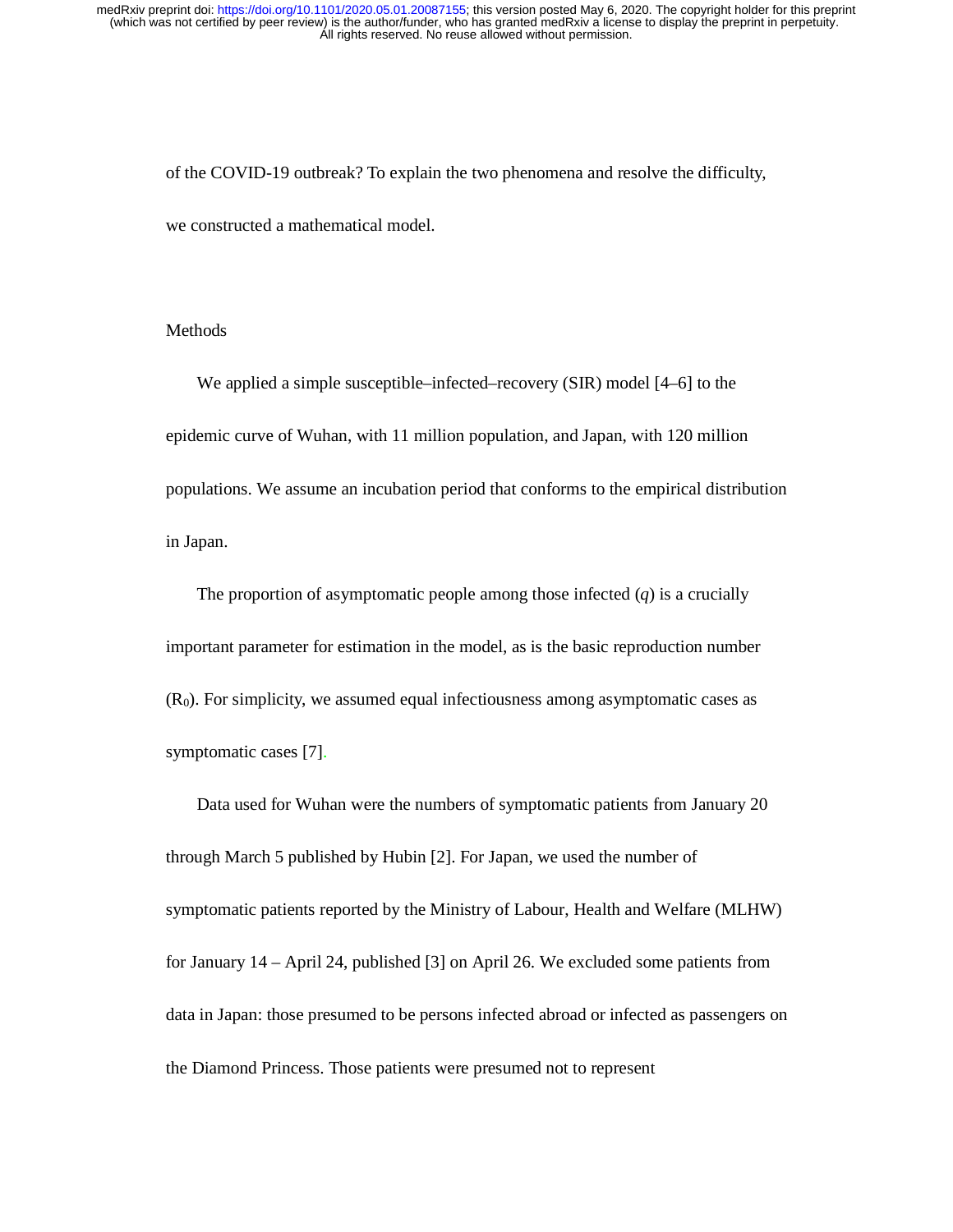community-acquired infection in Japan. For onset dates of some symptomatic patients that were unknown, we estimated their onset date from an empirical distribution with duration extending from the onset to the report date among patients for whom the onset date had been reported.

The Wuhan data included no reported onset date for any patient. Therefore, we applied the empirical distribution of duration between onset to report in Japan to them.

We estimated the onset date of patients whose onset dates were not reported as follows: Letting  $f(k)$  represent this empirical distribution and letting  $N_t$  denote the number of patients for whom onset dates were not available published at date *t*, then the number of patients for whom the onset date was known is *t*-1. The number of patients for whom onset dates were not available was estimated as  $f(1)N_t$ . Similarly, the number of patients with onset date *t*-2 and whose onset dates were not available were estimated as  $f(2)N_t$ . Therefore, the total number of patients for whom the onset date was not available, given an onset date of *s*, was estimated as  $\Sigma_{k=1} f(k) N_s + k$  for the long duration passing from *s*.

Moreover, the reporting delay for published data from MHLW might be considerable. In other words, if  $s+k$  was larger than that in the current period *t*, then  $s+k$ represents the future for period *t*. Therefore, *Ns*+*k* was not observable. Such a reporting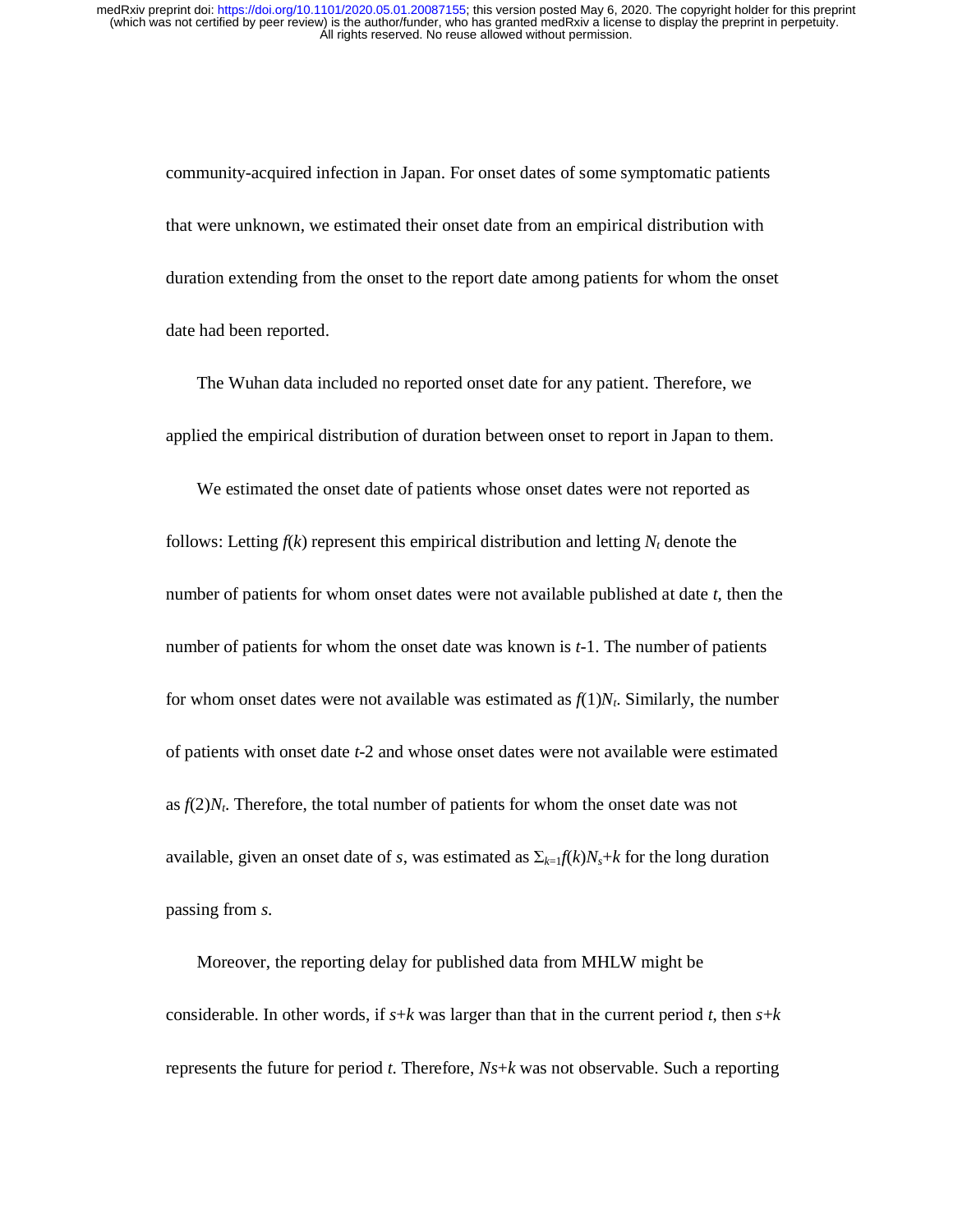delay leads to underestimation bias of the number of patients. For that reason, it must be adjusted as  $\sum_{k=1}^{t-s} f(k)N_s + k \sqrt{\sum_{k=1}^{t-s}} f(k)$ . Similarly, patients for whom the onset dates were available are expected to be affected by the reporting delay. Therefore, we have  $M<sub>s</sub>|t$  $\sum_{k=1}^{t-s} f(k)$ , where  $M_s$  *t* represents the reported number of patients for whom onset dates were within period *s*, extending until the current period *t*.

We sought  $R_0$  and  $q$  to fit the data to minimize the sum of the absolute values of discrepancies among the bootstrapped epidemic curve and the fitted values. The estimated distributions of the three reproduction numbers were calculated using 10,000 fully replicated iterations of bootstrapping for the empirical epidemic curve of symptomatic patients.

Because the number of patients in Wuhan was not reported daily until January 20, we presumed only one initial case and ran the model. After the model prediction reached the number of patients on January 20, we compared the data and the model prediction.

Moreover, the epidemic curve in Japan has three periods marked by activation of school closure and voluntary events cancellation (VECSC) during February 27 – March 19. Before VECSC, the curve was increasing gradually, but it became almost entirely flat during the VECSC period. Subsequently, it began increasing exponentially. Then it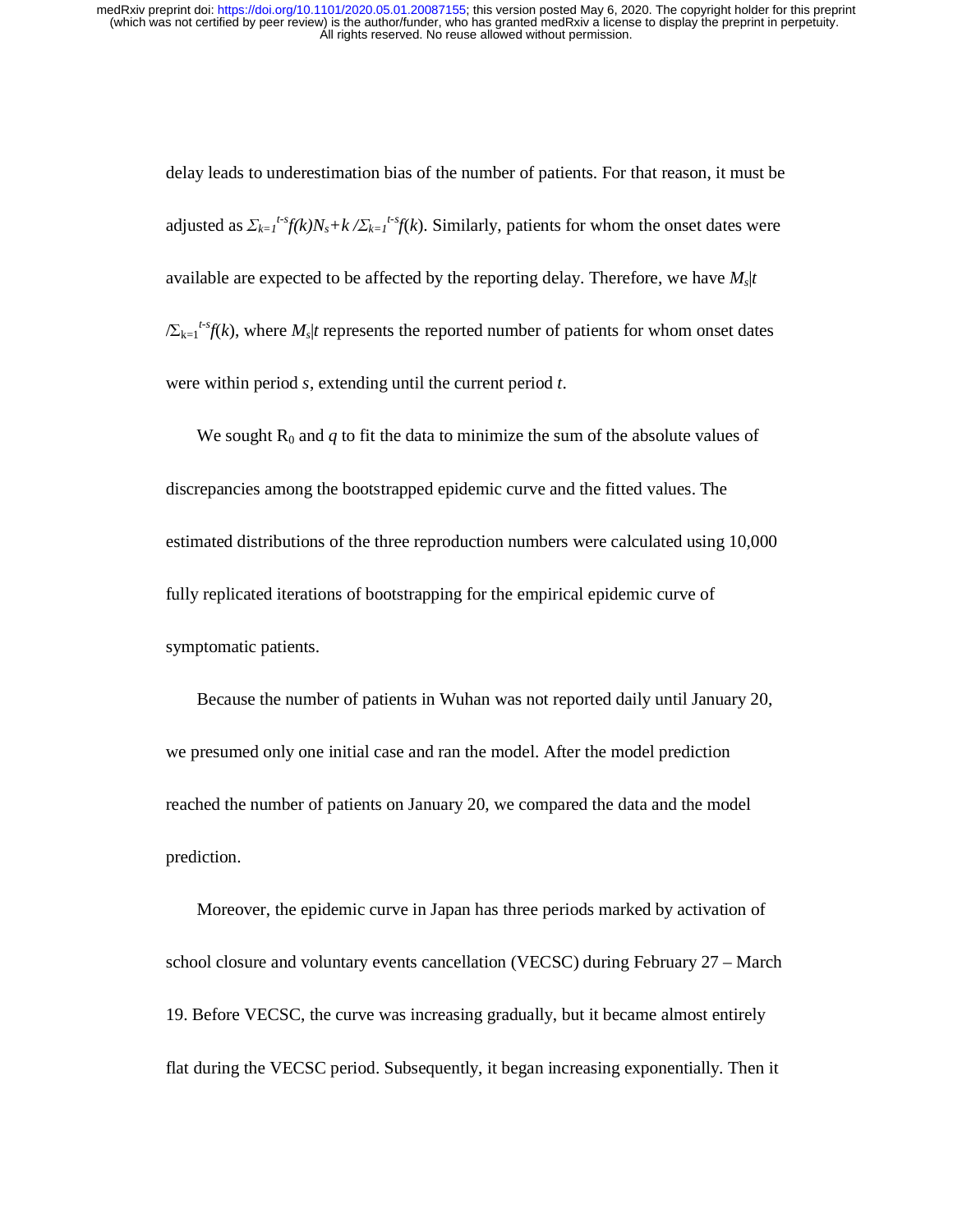reached a peak and began a monotonic decreasing trend. Therefore, we inferred different reproduction numbers for the three periods. We assign  $R_0$  to the period before VECSC,  $R_v$  to the VECSC period, and  $R_a$  to the period after VECSC.

# Results

During January 20 through March 5 in Wuhan, 68,289 patients were reported. During January 14 – April 26 in Japan, 12,936 community-acquired cases were identified, excluding asymptomatic cases.

Figure 1 depicts an empirical distribution of the duration of onset to report in Japan. The maximum delay was 30 days. Figures 2 and 3 show an epidemic curve by onset date in Wuhan and Japan adjusted to represent the empirical distribution of incubation period depicted in Figure 1. Figure 3 implies that the first peak of the outbreak began in Japan on April 3, comprising people who had been infected on March 29.

Figure 4 depicts the empirical distribution of incubation periods among 91 cases whose exposed date and onset date were published by MHLW in Japan. Its mode was six days. The average was 6.6 days.

The estimated  $R_0$ ,  $R_v$ , and  $R_a$  were 3.19 with range of [3.08, 3.31], 147.7 [145.3, 157.0], and 2.048 [2.048, 2.024] in Wuhan. Also, *q* was estimated as 99.32 [99.31,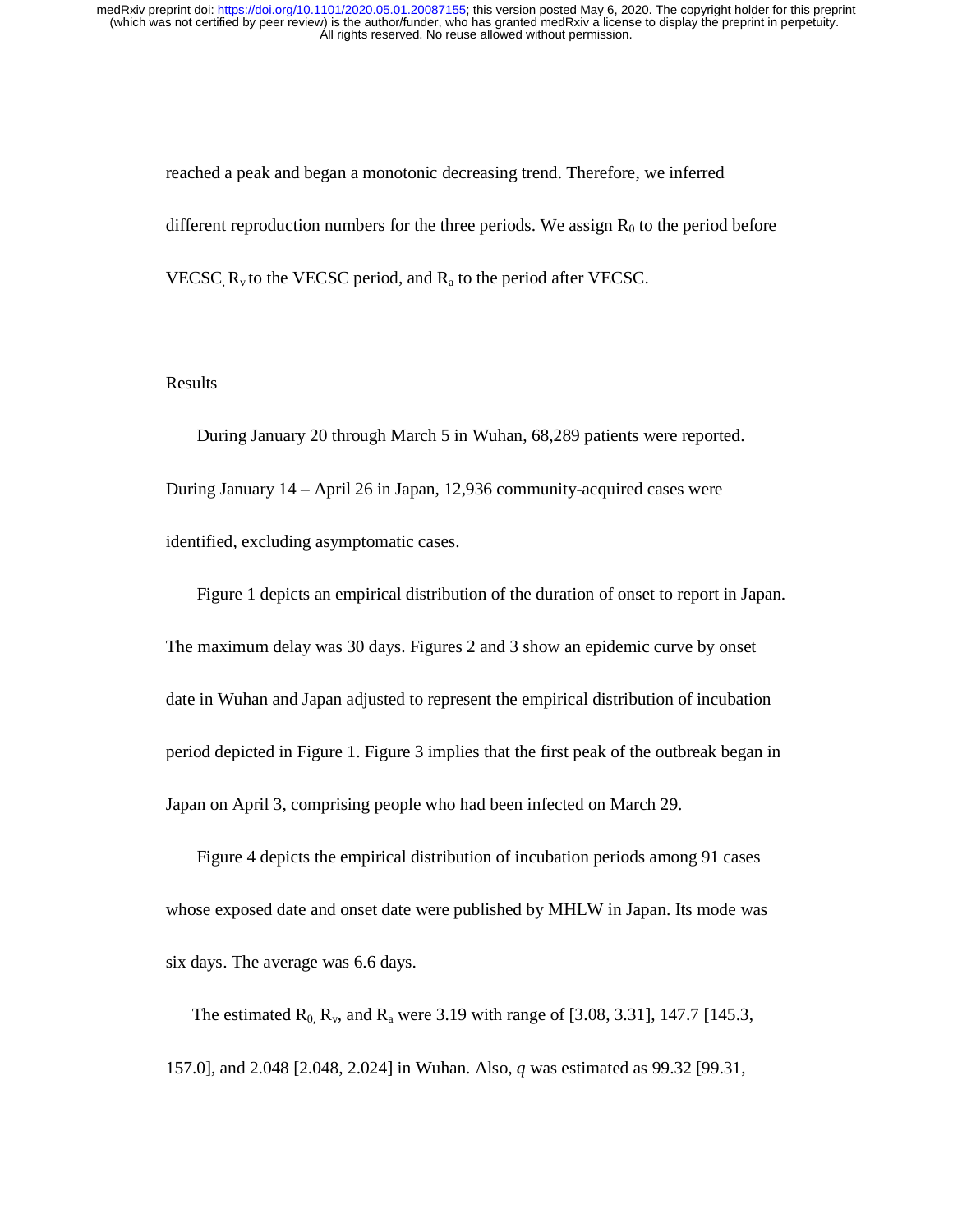99.36]%. In Japan,  $R_0$ ,  $R_v$ , and  $R_a$  were estimated respectively as 2.16 [1.97, 2.20], 1.13 [1.00, 1.44], and 2.96 [2.81, 3.08]. Moreover, *q* in Japan was estimated as 99.9888% [99.9885, 99.9890]%. Figures 2 and 3 also include the fitted line based on estimated parameters in Wuhan and Japan.

### Discussion

We observed the peak in Wuhan as February 7. The epidemic curve was apparently unaffected by blocking of traffic, which started on January 23. Moreover, the peak was two weeks later than the introduction of lockdown. Therefore, most patients whose onset contributed to the peak were infected after blocking of traffic. The peak is probably not the result of the blocking of traffic.

We observed the first peak of the outbreak in Japan as occurring with the April 3 onset date and the inferred March 29 infection date. Because Figure 1 depicts almost all cases reported up to 30 days, the first peak might not change over time. Therefore, we conclude that the first peak of outbreak in Japan has already passed.

It is noteworthy that no countermeasure was implemented when the peak was reached, which occurred after VECSC period. Moreover, a state of emergency was declared on April 7. During March 21 through April 6, the only measure was a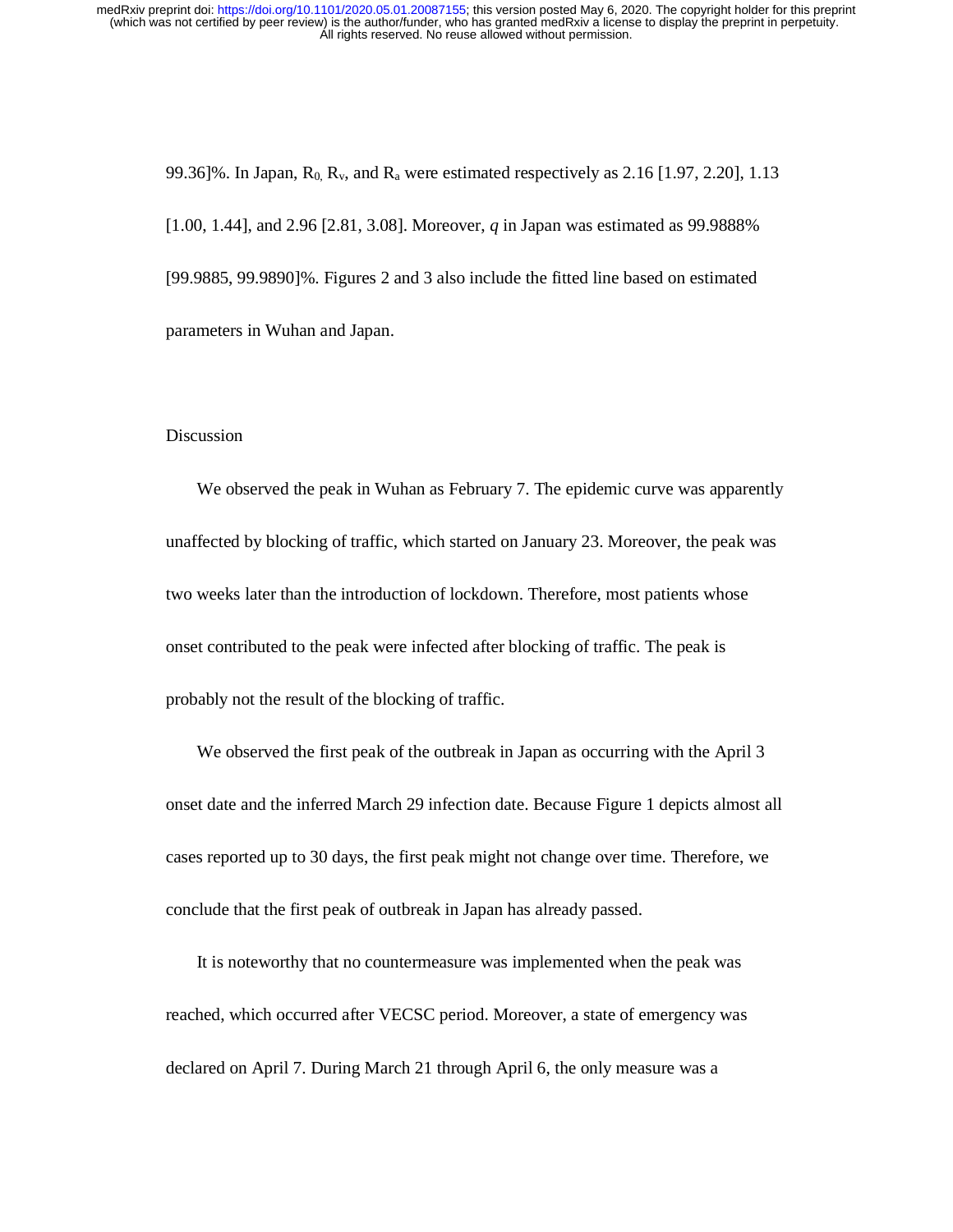recommendation that events with large audiences or numerous participants be cancelled. Therefore, the peak infection date of the end of March can not be regarded as a result of strong countermeasures in Japan. Nevertheless, VECSC has apparently been effective because the epidemic curve is below the fitted line, as shown by the model in Figure 4.

Moreover, the end of March might be an almost identical climate to that of the beginning of March. Results therefore suggest that temperature and humidity might not affect the virus infectiousness.

We applied a simple SIR model including the proportion of asymptomatic cases that had not been incorporated into the model to date. Therefore, this is the first model which can show a peak and declining phase without a change in the reproduction number for COVID-19 outbreak. Figures 2 and 3 prove that the model fits well in Wuhan and Japan.

Earlier studies [8–10] have estimated  $R_0$  for COVID-19 as 2.24–3.58 in Wuhan. Our obtained  $R_0$  was similar but slightly smaller. By contrast, an earlier study [11] estimated  $R_0$  in Japan as 0.6. That figure might foster misguided policies for countermeasures in Japan. If results of the present study are correct, then they would necessitate adherence to contact tracing to detect clusters when more than 60 million people would become infected.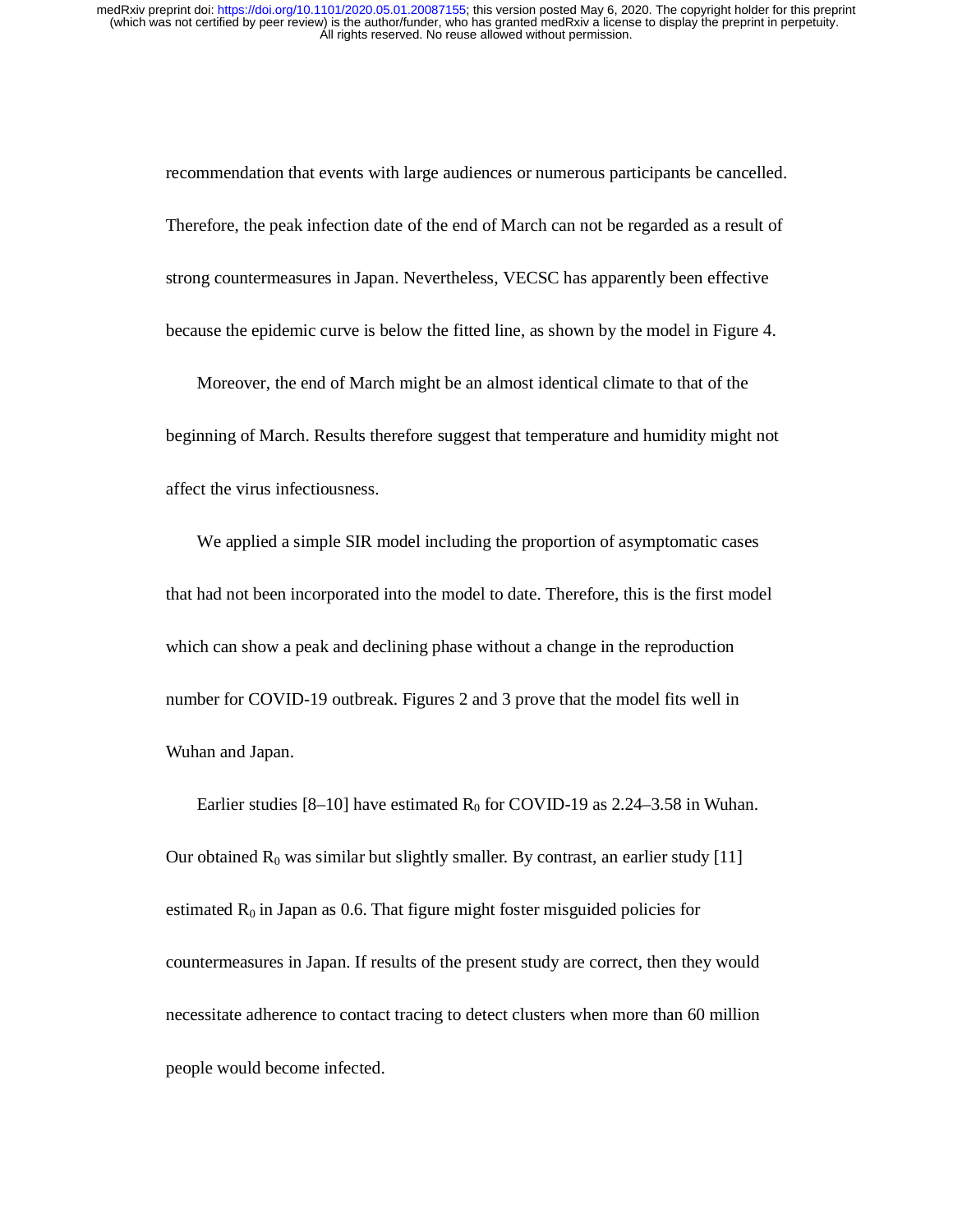We estimated the proportion of asymptomatic cases among infected people as 99.32 and 99.98%, respectively, in Wuhan and Japan, which means that the respective ratios of asymptomatic cases to symptomatic cases were 147.8:1 and 8941:1. In other words, for every symptomatic patient confirmed, approximately 150 or 9000 asymptomatic cases are presumed to exist.

A report of an earlier study [7] described the proportion of asymptomatic cases among infected people as 3/23. That proportion represents a huge difference from our results presented herein. A possible reason might be laboratory test procedures. Earlier studies used PCR tests, which detected infection at the time of specimen collection. Therefore, a negative PCR test result does not contra-indicate a past infection. To confirm our results through laboratory testing, complete laboratory-based surveillance in the community using an IgG antibody test, not PCR, is expected to be necessary.

Such a trial was launched in New York City. It revealed from antibody testing that about 15% of residents were positive [12]. At that time, the prevalence was reported as 0.88% in New York state. Therefore, *q* was 94% in New York state. That result might be similar to our results obtained for *q*.

Recently, Keio University Hospital reported that about 6% of newly administrated and non-COVID-19 patients were infected asymptomatically during April 13–19, 2020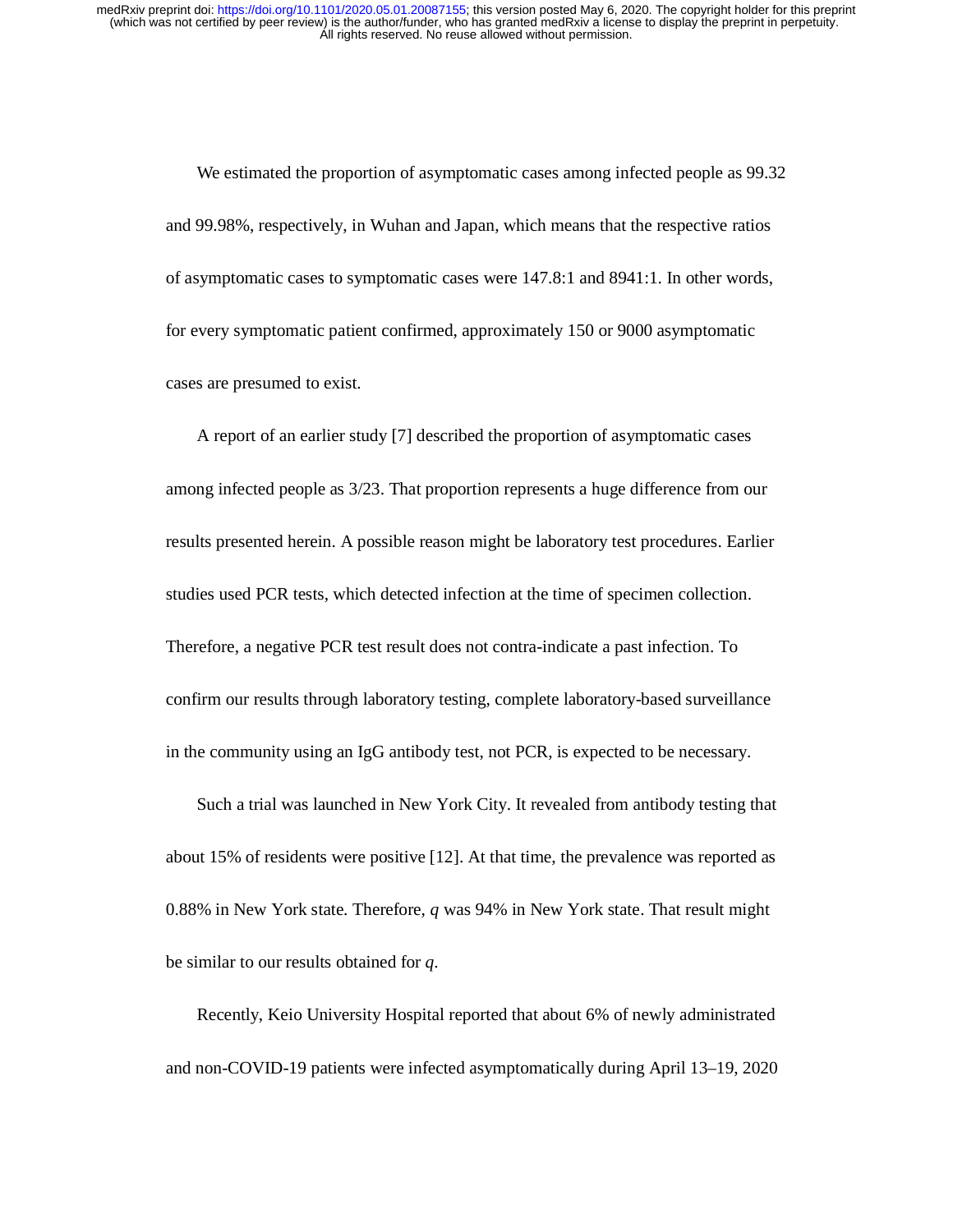[13]. During that period, Figure 3 implies that 2095 patients were reported, representing 11% (= 2095  $\times$  6985/120 million) of the total population. The figure was slightly higher than 6%. However, they were not healthy people. Therefore, their protection against infection might be more of a concern; their usual activity might be less than that of healthy people. Therefore, incidence among those patients might be lower.

Why were the proportions of asymptomatic cases much different in Wuhan and Japan? The primary reason might be health conditions affecting some or all of the population such as smoking, diabetes, and air pollution. Residents in Japan might be healthier than people in Wuhan. Therefore, a person in Wuhan might be more likely to show symptoms than in Japan, even if their respective conditions of exposure were equivalent. The secondary reason might be the test strategy. If PCR tests in Japan were limited to use only with more severe patients than those in Wuhan [14], then more mild cases were probably classified to asymptomatic cases in the present study in Japan. Thirdly, the virus which has circulated in Japan since the middle of March might have mutated to show different characteristics from those of the virus which circulated in Wuhan.

The present study has some limitations. First, these results, which were obtained with a very high proportion of asymptomatic cases, are merely hypothetical. This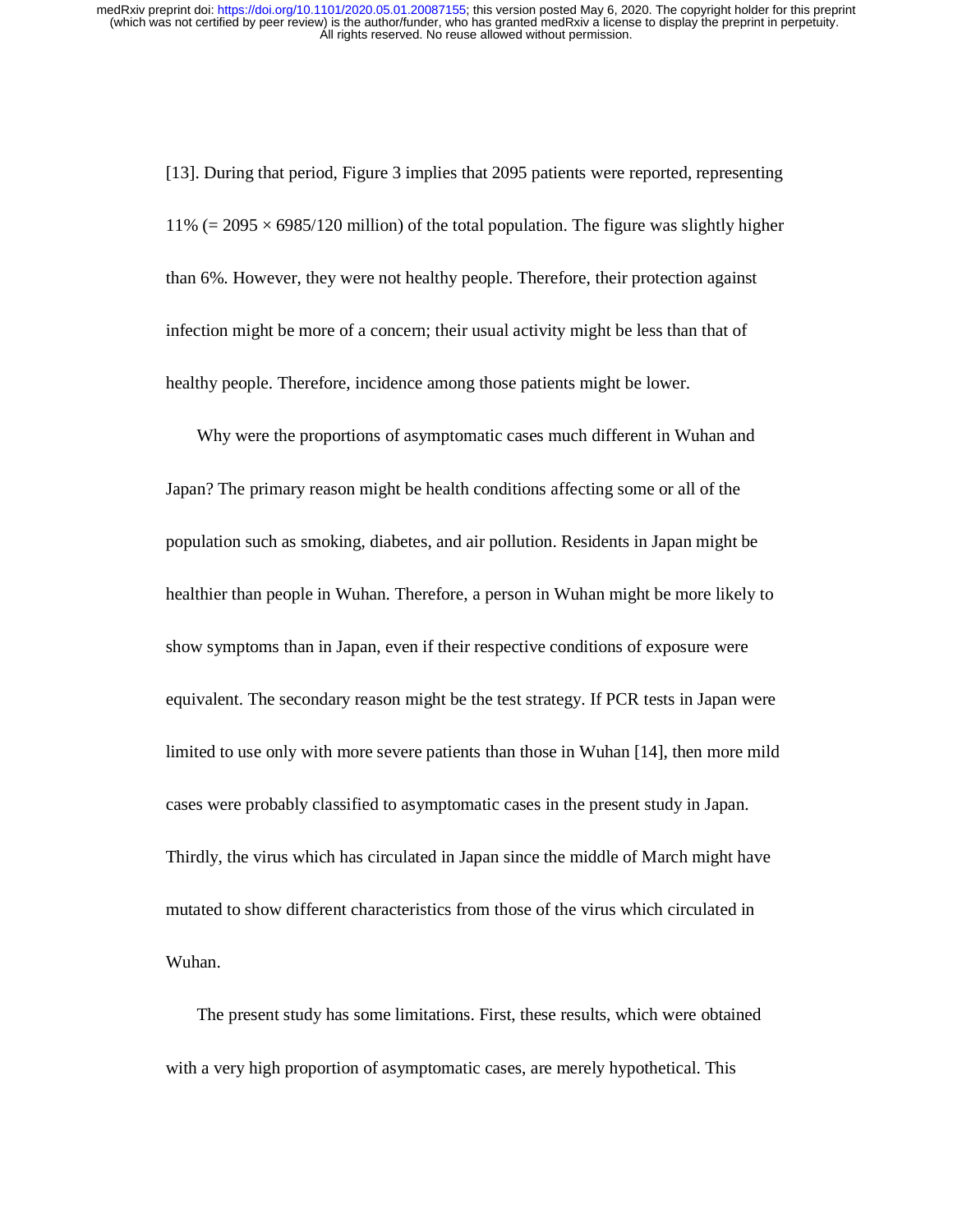hypothesis should be verified through additional study.

Secondly, the peak in Japan on April 2 might be only the first peak: a second and third wave might occur. Moreover, a second or third wave peak might be higher than the first peak. In fact, the peak of the entire outbreak might eventually be such a second or third peak. One must particularly consider that April is the first month of the school year and the fiscal year in Japan. For that reason, the population in Japan reshuffles many of its activities at this time. Many new students and new employees move to Tokyo from outside Tokyo. In addition, Tokyo residents move away from the city. Therefore, the outbreak can be expected to increase again in middle or late April. Evaluation of the outbreak of COVID-19 in Japan in its entirety must be postponed until the outbreak ends.

Thirdly, as described above, VECSC is apparently effective. Therefore, its effects must be incorporated as effects influencing the model. Assessment of those effects constitutes our next challenge for future research efforts.

Fourthly, although we obtained a very high proportion of asymptomatic cases, they might include some effects of under-ascertainment [15]. Under-ascertainment was estimated as 9% in Wuhan. In other words, about 10 times in the estimated about 150 times of the reported cases were probably mild cases. In that sense, 140 times of the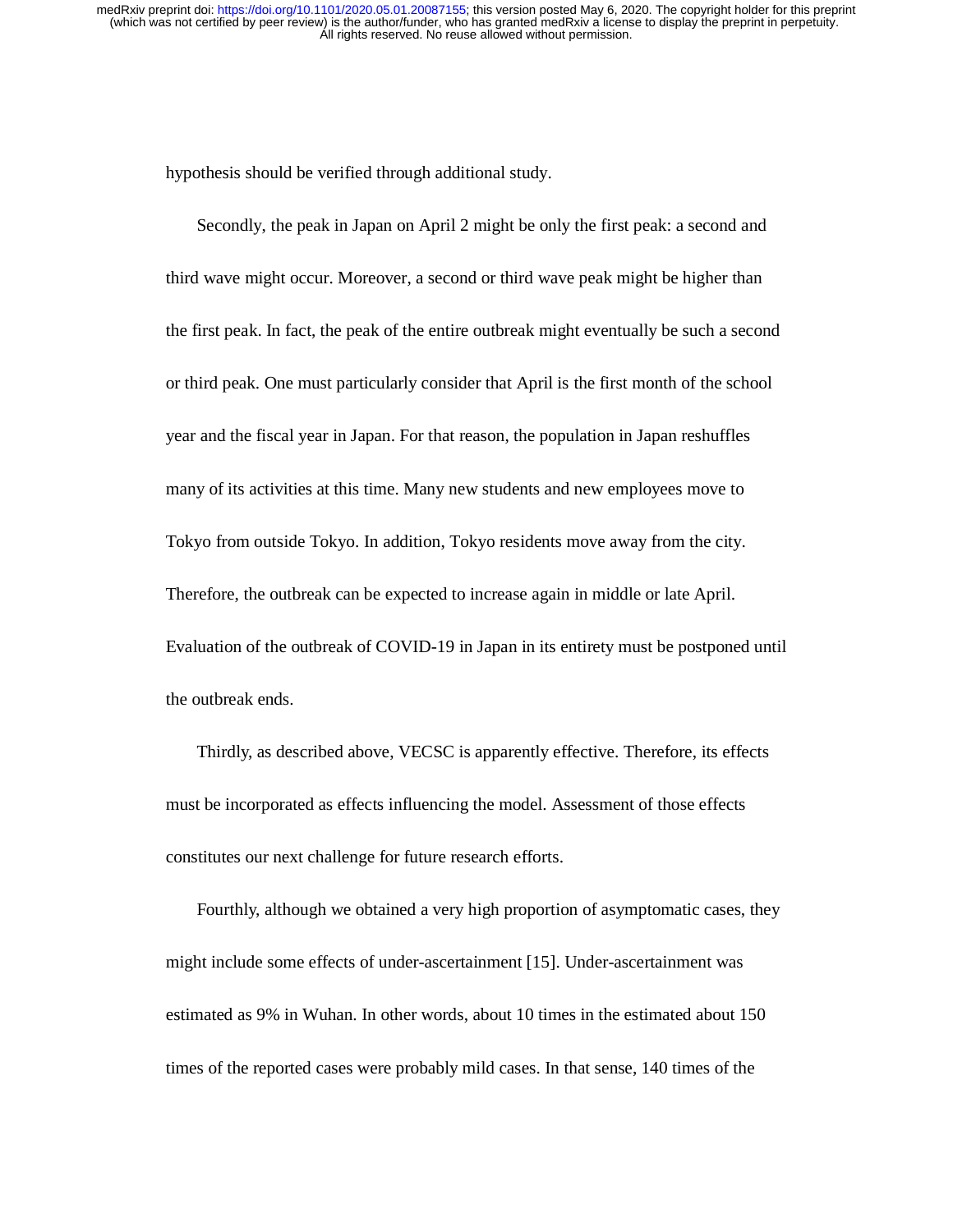reported cases were asymptomatic cases in Wuhan. What about Japan? Under-ascertainment might be related to the strategy of PCR testing. Investigation of that possibility is anticipated as a future challenge for study.

Fifthly, although the distribution of incubation periods is probably almost identical in Wuhan and Japan, the distribution of the delay from onset to report might be much different. It might be affected by testing procedures and capacity, reporting systems, and human resources to apply them. We do not know the distribution in Wuhan. However, we must evaluate the inference that the distributions were the same.

# Conclusion

Results indicate that that the first peak of COVID-19 outbreak was April 2. The central government of Japan declared an emergency on April 7. However, as shown in Figure 1, the number of symptomatic patients had already declined. Probably, the declaration served to mitigate the outbreak.

By introducing a very high proportion of asymptomatic cases, two inconsistent phenomena might be resolved as a result of this study: the high reproduction number and low peak. Nevertheless, it is currently only a hypothesis. Its validity must be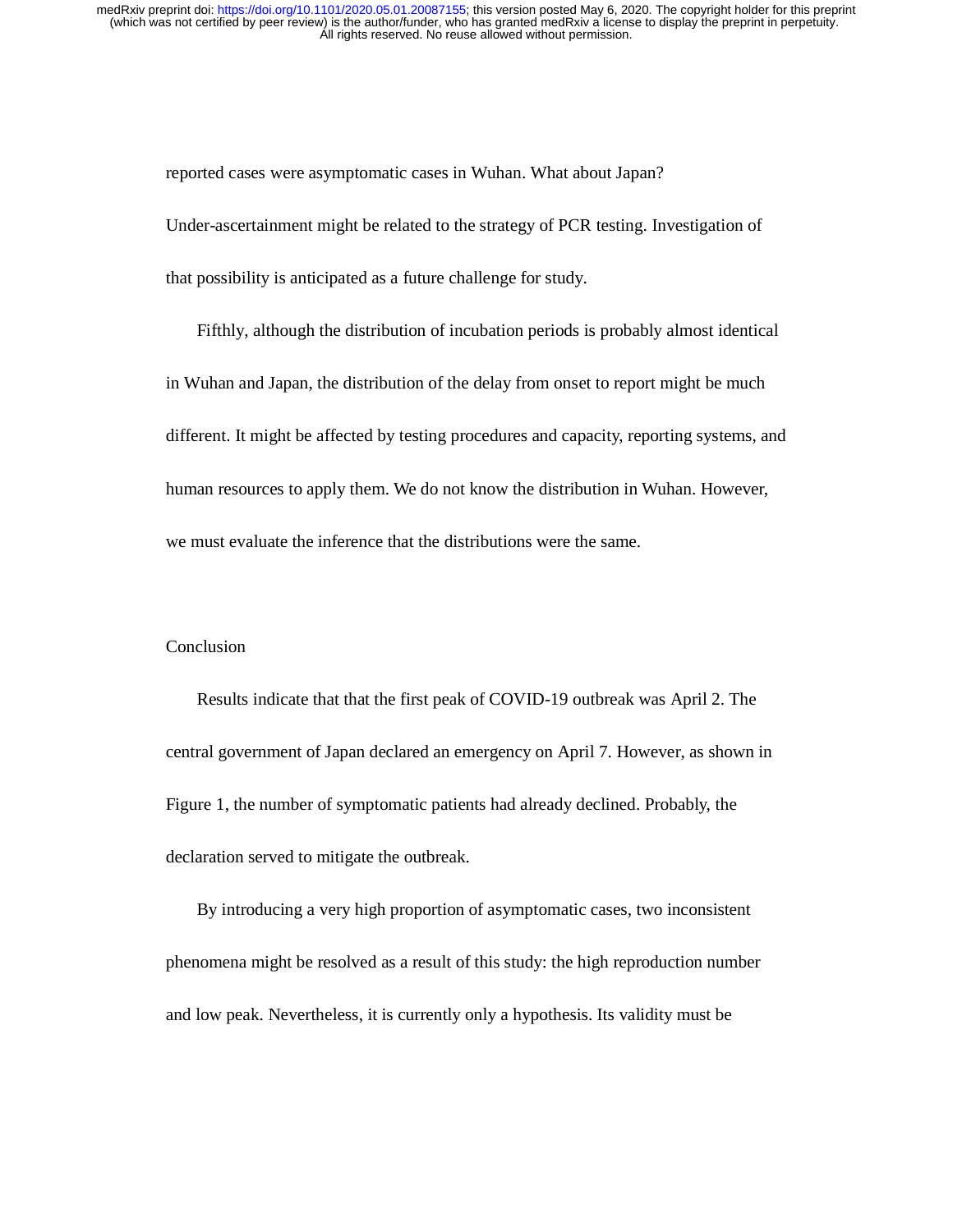verified using data of outbreaks of prefectures in Japan, or from other countries including the United States.

The present study is based on the authors' opinions, but does not reflect any stance or policy of their professionally affiliated bodies.

### Acknowledgments

We acknowledge the great efforts of all staff at public health centers, medical institutions, and other facilities who are fighting the spread and destruction associated with COVID-19.

# Reference

- 1. Huang C., Wang Y., Li X., Ren L., Zhao J., Hu Y., Zhang L., Fan G., Xu J., Gu X., Cheng Z., Yu T., Xia J., Wei Y., Wu W., Xie X., Yin W., Li H., Liu M., Xiao Y., Gao H., Guo L., Xie J., Wang G., Jiang R., Gao Z., Jin Q., Wang J., Cao B.. Clinical features of patients infected with 2019 novel coronavirus in Wuhan, China. Lancet 2020, 395, 497-506.
- 2. Health commission of Hubei province. Situation of novel corona virus pneumonia in Hubei province. http://wjw.hubei.gov.cn/bmdt/ztzl/fkxxgzbdgrfyyq/ (in Chinese) [access on 30 April]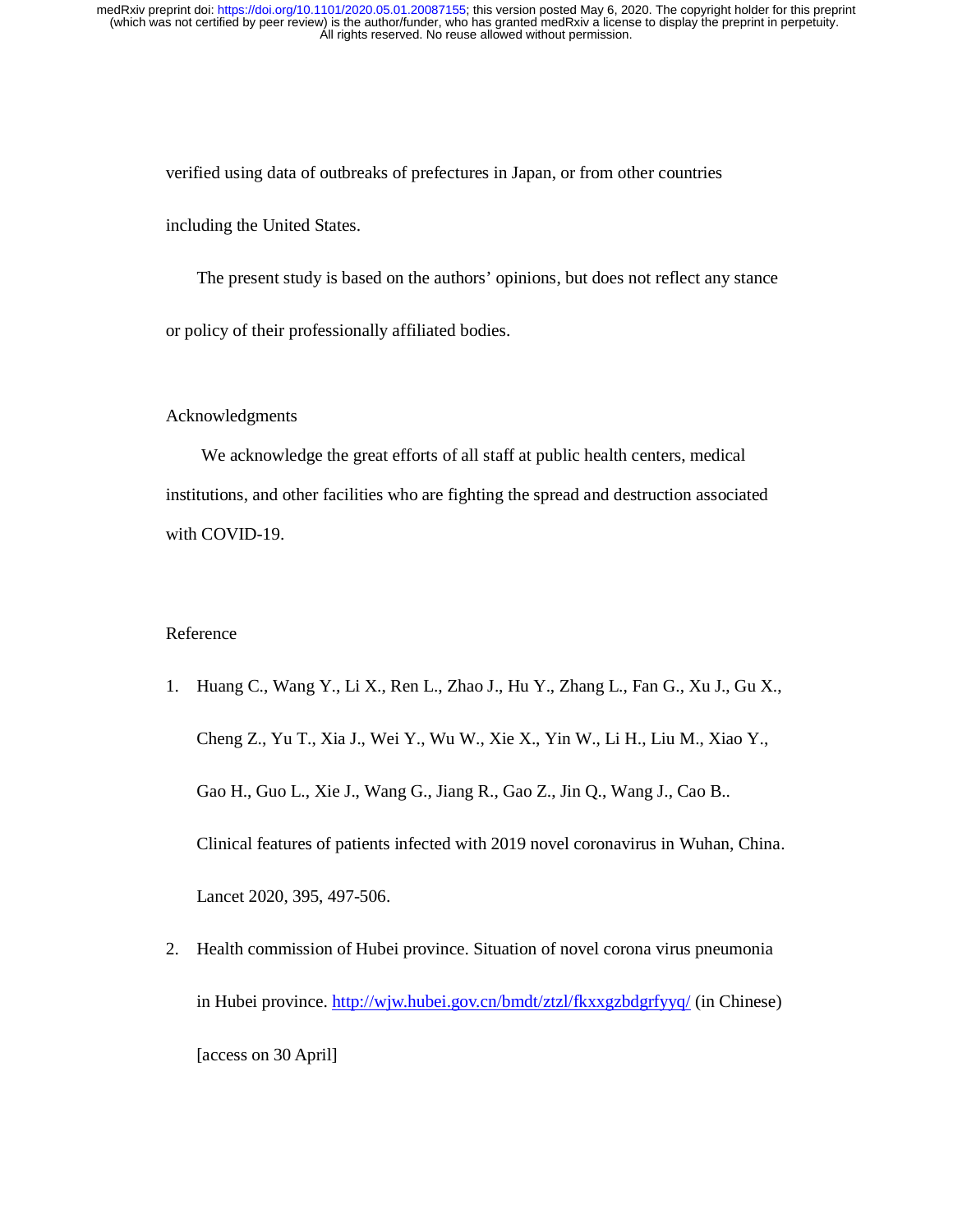3. Japan Ministry of Health, Labour and Welfare. Press Releases.

https://www.mhlw.go.jp/stf/newpage 10723.html (in Japanese) [accessed on 26 April, 2020]

- 4. Kurita J, Sugawara T Ohkusa Y. Preliminary evaluation of voluntary event cancellation as a countermeasure against the COVID-19 outbreak in Japan as of 11 March, 2020. https://www.medrxiv.org/content/10.1101/2020.03.12.20035220v1
- 5. Kurita J, Sugawara T Ohkusa Y. Forecast of the COVID-19 outbreak, collapse of medical facilities, and lockdown effects in Tokyo, Japan. https://medrxiv.org/cgi/content/short/2020.04.02.20051490v1
- 6. Ohkusa Y, Sugawara T, Taniguchi K, Okabe N. Real-time estimation and prediction for pandemic A/H1N1(2009) in Japan. J Infect Chemother. 2011;17:468-72.
- 7. Kimball A, Hatfield KM, Arons M, James A, Taylor J, Spicer K, Bardossy AC, Oakley LP, Tanwar S, Chisty Z, Bell JM, Methner M, Harney J, Jacobs JR, Carlson CM, McLaughlin HP, Stone N, Clark S, Brostrom-Smith C, Page LC, Kay M, Lewis J, Russell D, Hiatt B, Gant J, Duchin JS, Clark TA, Honein MA, Reddy SC, Jernigan JA; Public Health ? Seattle & King County; CDC COVID-19 Investigation Team. Asymptomatic and Presymptomatic SARS-CoV-2 Infections in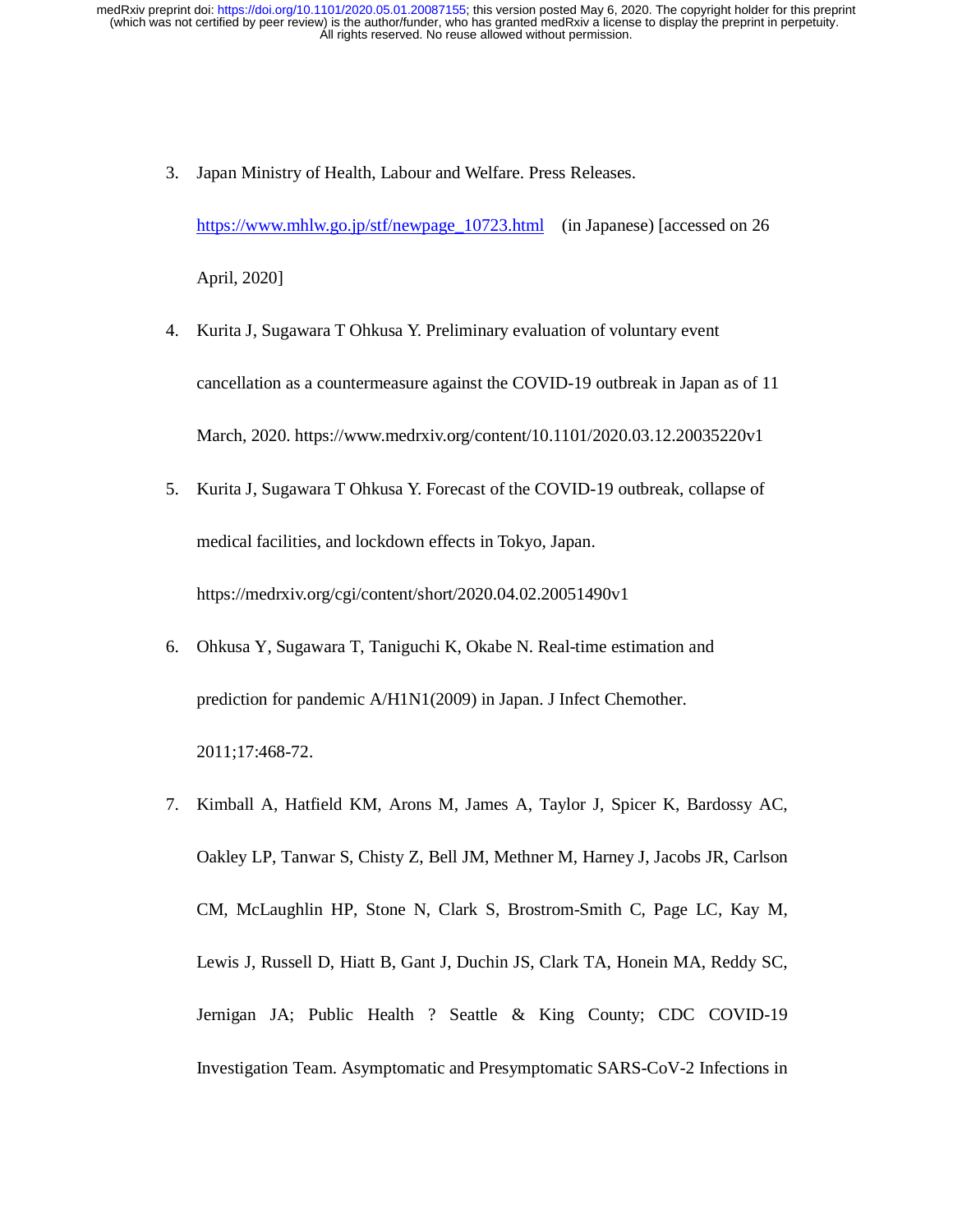> Residents of a Long-Term Care Skilled Nursing Facility - King County, Washington, March 2020. MMWR Morb Mortal Wkly Rep. 2020;69:377-81. doi: 10.15585/mmwr.mm6913e1.

- 8. Zhao S, Lin Q, Ran J, Musa SS, Yang G , Wang W, Lou Y, Gao D, Yang L, He D, Wang M. Preliminary Estimation of the Basic Reproduction Number of Novel Coronavirus (2019-nCoV) in China, From 2019 to 2020: A Data-Driven Analysis in the Early Phase of the Outbreak. Int J Infect Dis 2020[Online ahead of print]
- 9. Liu Y, Gayle AA, Wilder-Smith A, Rockly J. The reproductive number of COVID-19 is higher compared to SARS coronavirus. J Travel Med. 2020.DOI: 10.1093/jtm/taaa021
- 10. Lai C, Shih T, Ko W, Tang H, Hsueh P. Severe Acute Respiratory Syndrome Coronavirus 2 (SARS-CoV-2) and Coronavirus disease-2019 (COVID-19): The Epidemic and the Challenges. Int J Antimicrob Agents.

DOI:10.1016/j.ijantimicag.2020.105924

11. H Nishiura, H Oshitani, T Kobayashi, T Saito, T Sunagawa, Takaji Wakita, MHLW COVID-19 Response Team, Mi Suzuki. Closed environments facilitate secondary transmission of coronavirus disease 2019 (COVID-19). doi: https://doi.org/10.1101/2020.02.28.20029272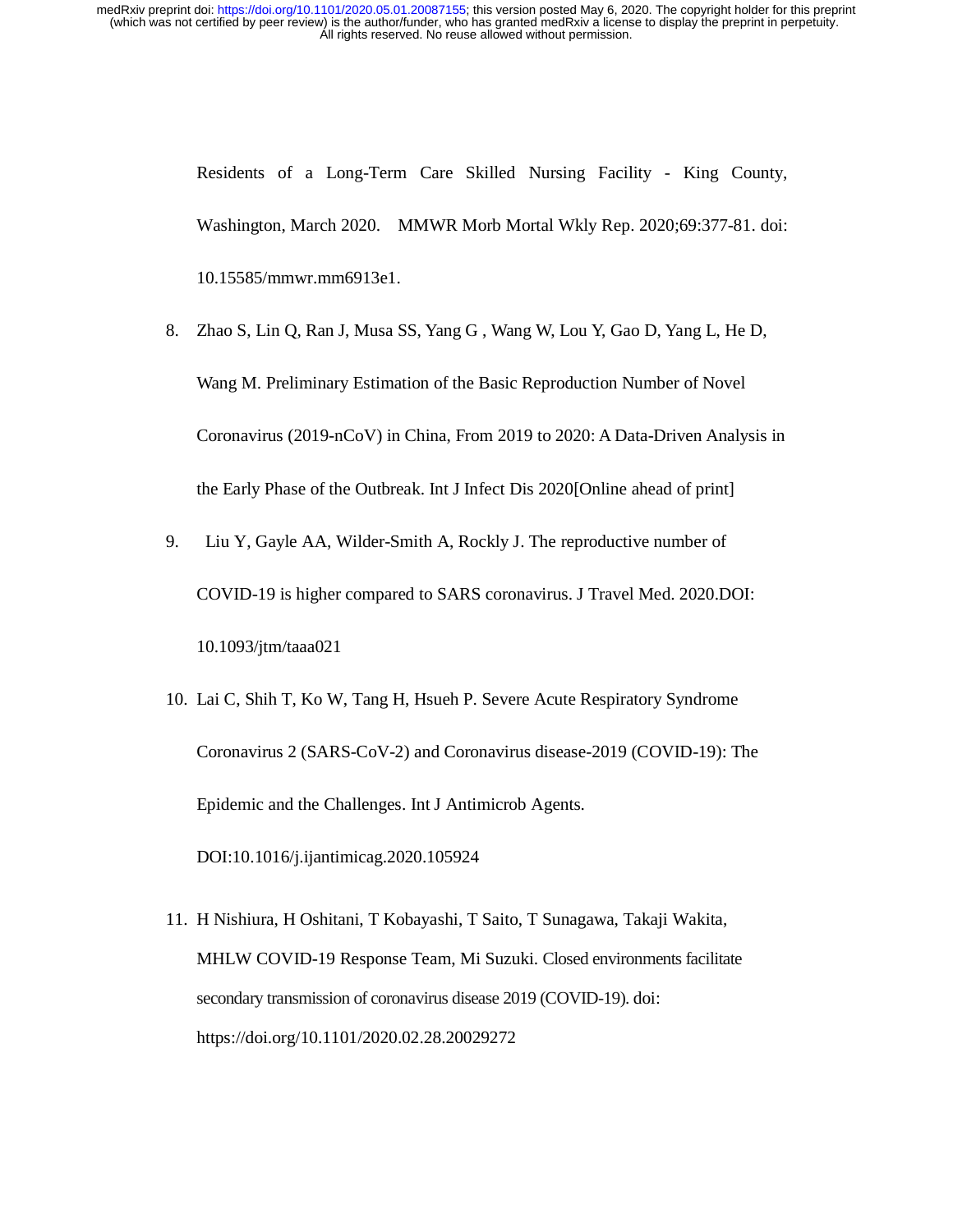12. Reuter. New York survey suggests nearly 14% in state may have coronavirus antibodies.

https://www.reuters.com/article/us-health-coronavirus-usa-new-york/new-york-surv

ey-suggests-nearly-14-in-state-may-have-coronavirus-antibodies-idUSKCN2252W

N [accessed on April 26, 2020]

13. The Asahi Shimbun. Number of new patients testing positive for virus alarms

hospital. http://www.asahi.com/ajw/articles/13321354 [accessed on April 26, 2020]

14. OECD. Testing for COVID-19: A way to lift confinement restrictions.

https://www.oecd.org/coronavirus/policy-responses/testing-for-covid-19-a-way-to-li

ft-confinement-restrictions/ [accessed May 1, 2020]

15. Omori R, Mizumoto K, Ascertainment rate of novel coronavirus disease (COVID-19) in Japan. medRxiv 2020.03.09.20033183; doi: https://doi.org/10.1101/2020.03.09.20033183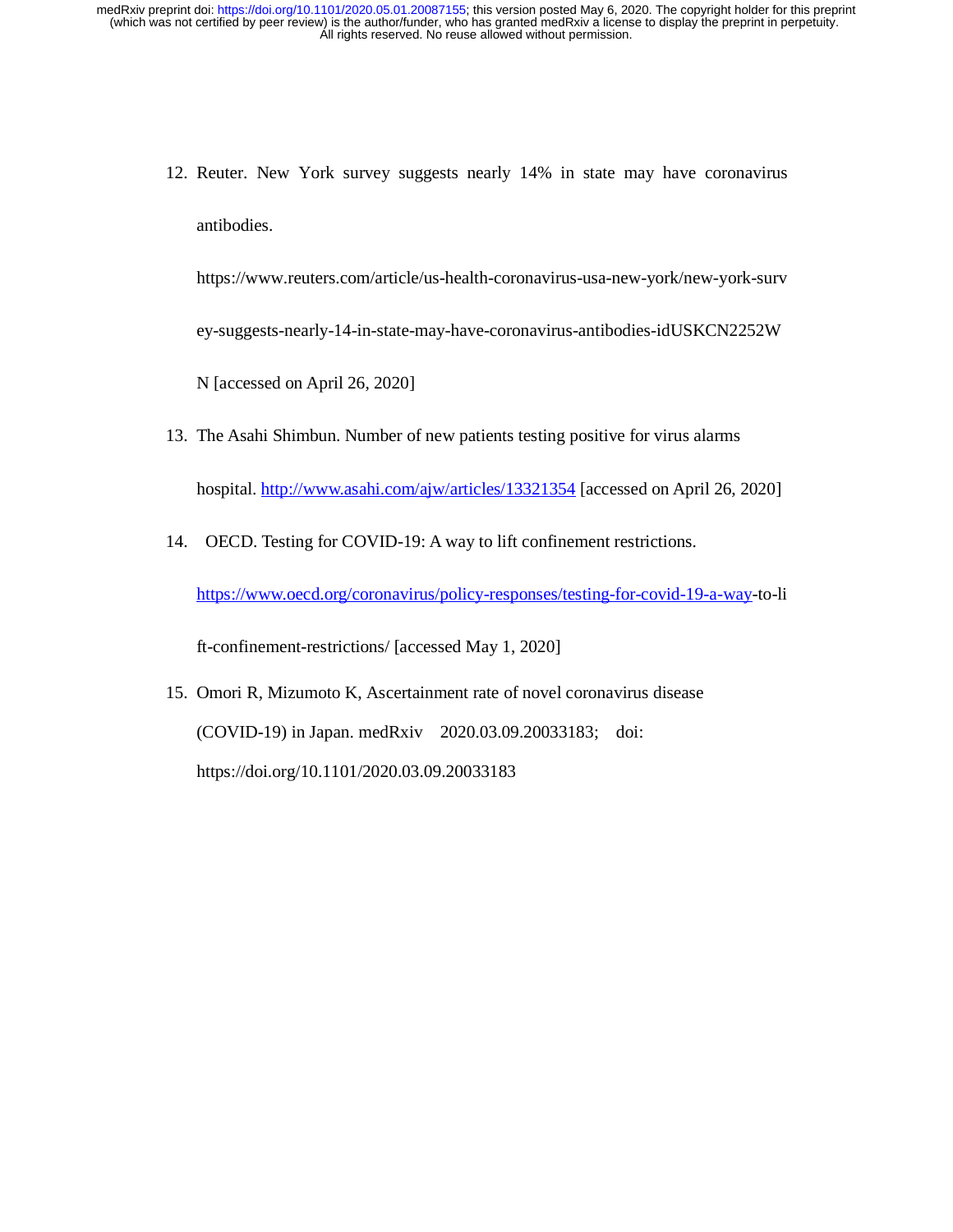

Figure 1: Empirical distribution of duration from onset to report by MLHW, Japan.

Note: Bars represent the probability of duration from onset to report based on 657

patients for whom the onset date was available in Japan. Data were obtained from

MLHW, Japan.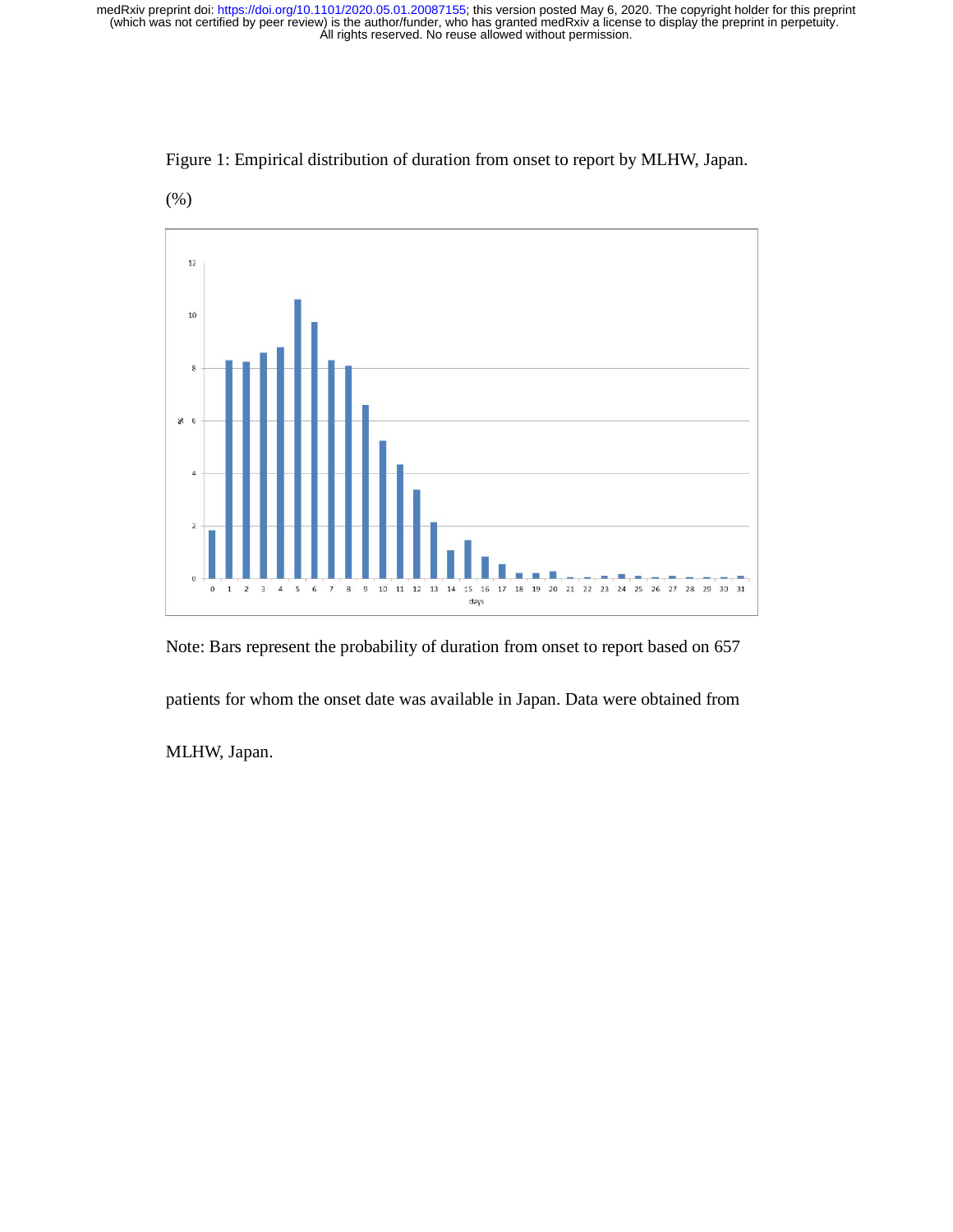Figure 2: Epidemic curve based on the published by the Health Commission of Hubei

province, China and the fitted lines.



(number of patients)

Notes: Bars represent the number of patients by onset date. The onset dates of patients were inferred from the empirical distribution of duration between onset to report depicted in Figure 1. The curve represents the fitted line by the model. The thin lines show its range. The vertical line represents January 23, when Wuhan was locked down.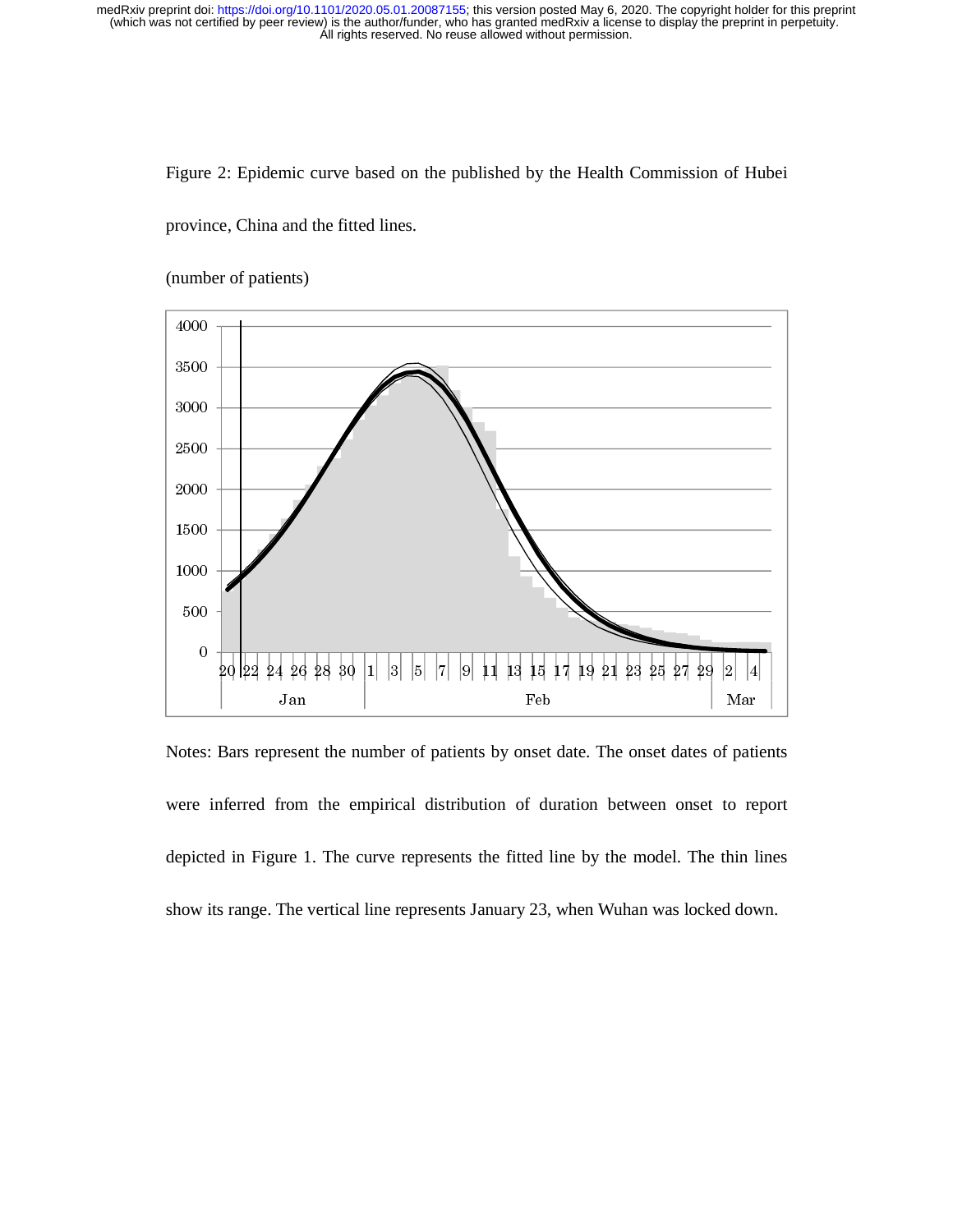# Figure 3: Epidemic curve published by the Ministry of Labour, Health and Welfare

### (MLHW), Japan and fitted lines

# Feb T101/222.05.01 2007155; this version posted May 6, 2020. The convertional process of the convertional intervention of the mathematical process of the conversion of the mathematical process allowed without permission.<br> 700 600 500 400 300 200 100  $\mathbf{0}$ Feb Mar Jan Apr

(Number of patients)

Notes: Bars represent the number of patients by onset date. The onset date of patients for whom the onset date was not reported were inferred from the empirical distribution of the duration between onset to report depicted in Figure 1. The curve represents the fitted line by the model. The thin line represents its range. The vertical line represents April 8, when the state of emergency was activated.